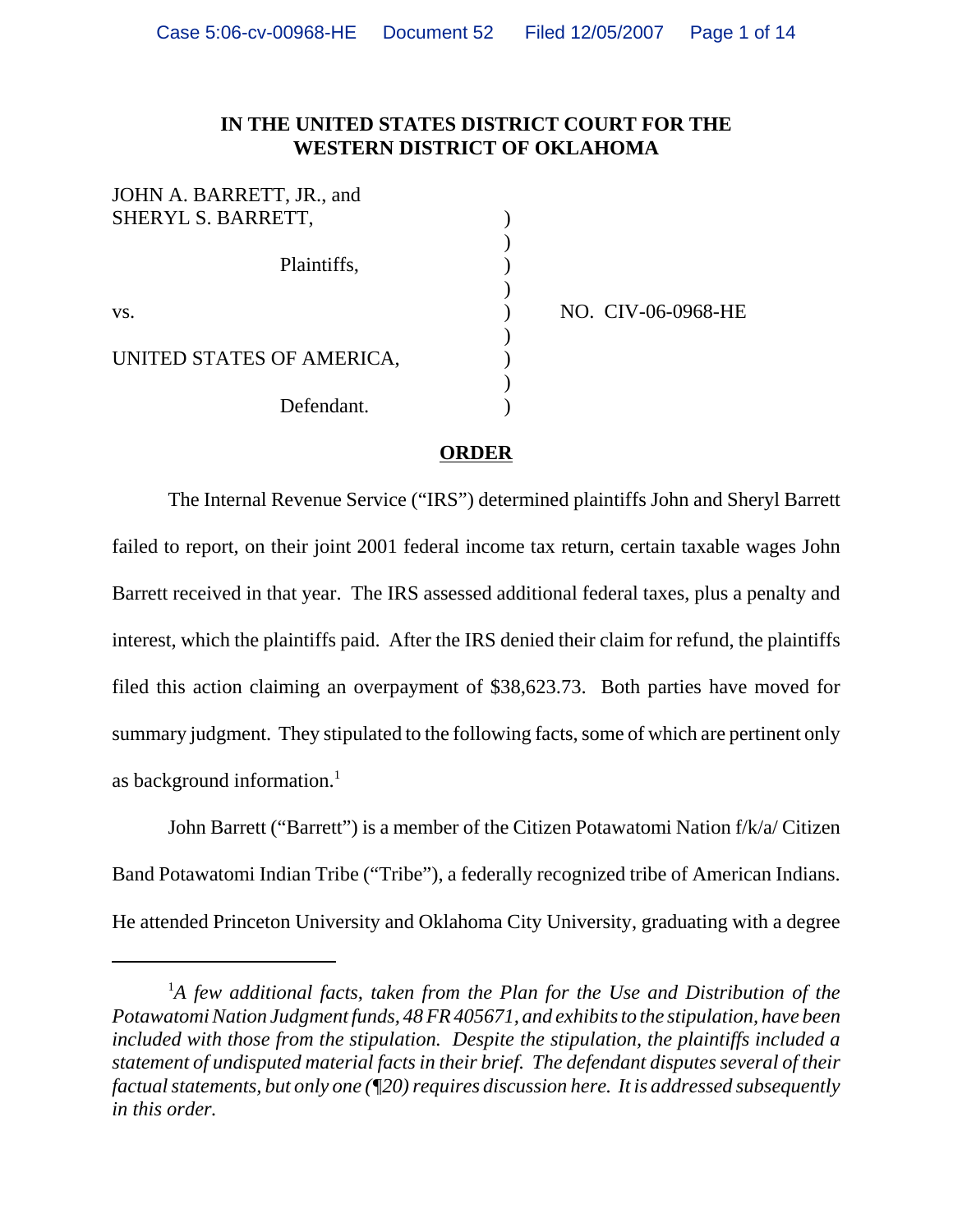in business. Barrett has been the Chairman of the Tribe since 1985, having been repeatedly reelected by the Tribe's general membership.<sup>2</sup> Apart from his activities with the Tribe, Barrett has been successful in various business activities and is involved in the oil and gas, cattle and land development businesses.

The Tribe's Constitution specifies the duties of the Chairman and also provides for a Business Committee, which consists of the Chairman, Vice Chairman, Secretary/Treasurer and two Councilmen, all of whom are elected by the Tribe at their annual meeting. While the Tribe had minimal funds and land in 1971, today it has a multi-million dollar annual cash flow and fourteen separate businesses which it operates. The Tribe manages thirty contracts for the United States government and owns and operates the First National Bank & Trust Company, Shawnee, Oklahoma. Barrett serves as the Chairman of the Bank's Board of Directors.

 In the late 1940's and early 1950's, the Tribe sought compensation for the federal government's taking of Indian lands without payment or without payment of the agreed compensation. Claims were filed with the Indian Claims Commission ("Commission") pursuant to the Indian Claims Commission Act, 25 U.S.C. §§ 70-70v-3. The Commission made awards with respect to some of the claims in the mid-to-late 1970's. Eighty percent of

<sup>2</sup> *Barrett initially worked only about twenty hours per week as Chairman. The stipulation indicates the Tribe employed an administrator to manage the Tribe's office until 1996, when Barrett assumed the duties of Chairman on a full-time basis. Apparently, the administrator's position was not formally abolished until 2002. Stipulation,¶¶35, 36; Exhibit 8.*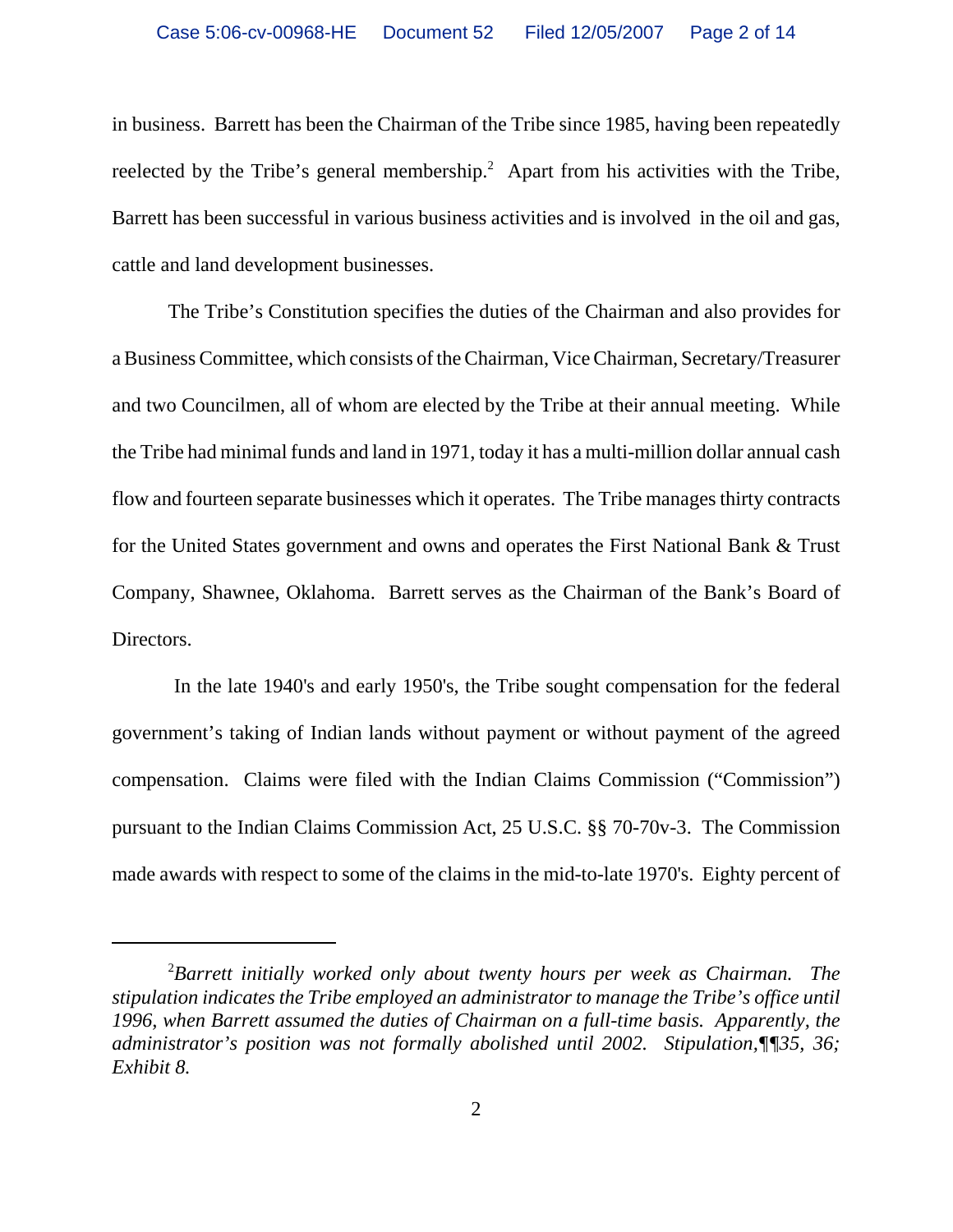those awards were distributed pro-rata to all members of the Tribe in accordance with a distribution plan approved by the Secretary of the Interior of the United States ("Secretary"). The remaining twenty percent were to be held in perpetual trust by the Secretary, "with the income from such funds to be used for specific activities of the Tribe, including health aids, prosthetics and scholarships." Stipulation ¶17. The Tribe budgeted and disbursed monies from the trust funds to qualifying members of the Tribe for health aids, prosthetics and scholarships. Those disbursements were not taxable income to the recipients.

The Commission made awards for the remaining claims in the 1980's. Under another distribution plan ("1983 Plan" or "Plan") approved by the Secretary, seventy percent of these awards were distributed pro-rata to all members of the Tribe. The remaining thirty percent of the awards ("set-aside funds"), allotted to the programming aspect of the Plan, were to be used "in a Ten-Year Tribal Acquisition, Development, and Maintenance Plan." 48 FR 40567, ¶5(d). These funds were to be "held in perpetual trust by the Secretary of Interior, with the income from such funds to be used for real estate acquisition, development of the Tribe, including increasing the effectiveness of the Government, and the maintenance of the property of the Tribe."<sup>3</sup> Stipulation [19. The Plan provided that "[n]one of the funds distributed per capita or made available under this plan for programing shall be subject to Federal or State income taxes ...." 48 FR 40567,  $\sqrt{6(b)}$ . The Secretary approved a budget

<sup>3</sup> *At the end of the ten year period the General Council was to"evaluate tribal needs as concerns the remaining balances in the program principal and interest accounts" with any changes proposed being subject to the Secretary's approval. 48 FR 40567 ¶5(d)(iii).*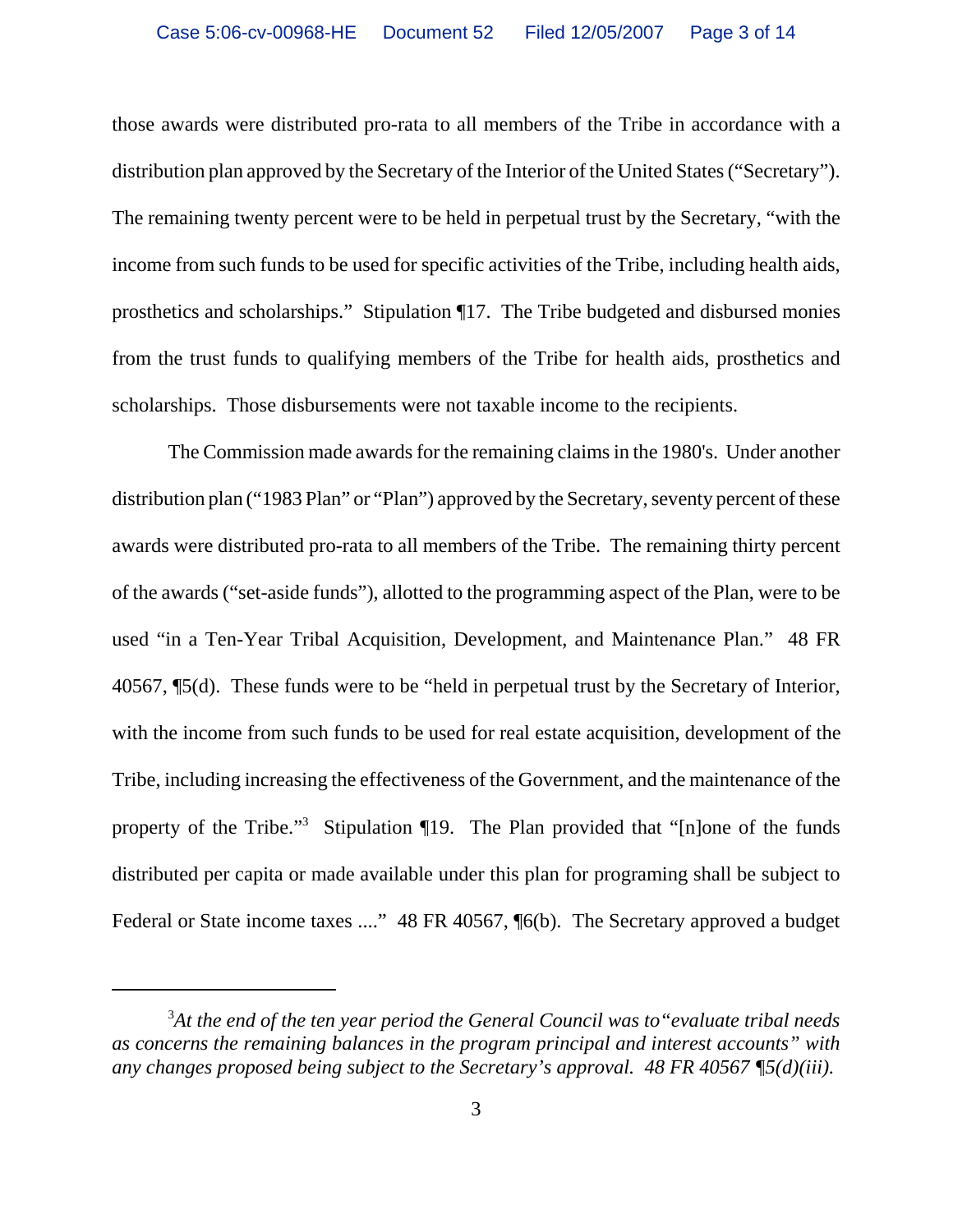and guidelines (" Guidelines") for the expenditure of the set-aside funds on January 2, 1985. Stipulation, Exhibit 3. The Guidelines defined the terms acquisition, development and maintenance. *Id.* Development is defined as "those activities and/or actions undertaken by the Tribe to in some way cause growth, building up, expansion, strengthening, increased effectiveness or other evolutionary process toward the progress of the Tribe economically and/or socially, and/or governmentally." *Id.* § 1.4. The Tribe voted yearly on how the income earned from the trust funds maintained by the Secretary would be spent.<sup>4</sup>

After passage of the American Indian Trust Fund Management Reform Act of 1994, the Tribe voted to take control of, and manage, the trust funds.<sup>5</sup> In 1996, the Business Committee authorized the Chairman to effectuate the transfer of the trust funds' management to the Tribe. The Secretary approved the Tribe's removal of the trust funds, subject to their use and management consistent with an Investment Management Policy the Tribe had submitted to the Secretary.<sup>6</sup> See Stipulation, Exhibit 5.

The Tribe maintains the trust fund in a separate trust account. Earnings from the fund that are to be spent each year are placed in the Tribe's general fund account as a sub-account.

<sup>4</sup> *The Guidelines provided that the programming aspect of the distribution plan would be operated from interest earnings only, unless it was absolutely necessary to invade the principal. Stipulation, Exhibit 3, ¶1.3.*

<sup>5</sup> *The funds retained their trust fund status after withdrawal.*

<sup>6</sup> *Under the investment management policy, the earnings withdrawn from the trust were to be used for the same purposes as when the trust funds were managed by the Secretary – "for medical devices (i.e. prosthetics, dentures, eyeglasses), higher education/scholarships and a general purpose investment fund." Stipulation, Exhibit 5, § I (B)(2).*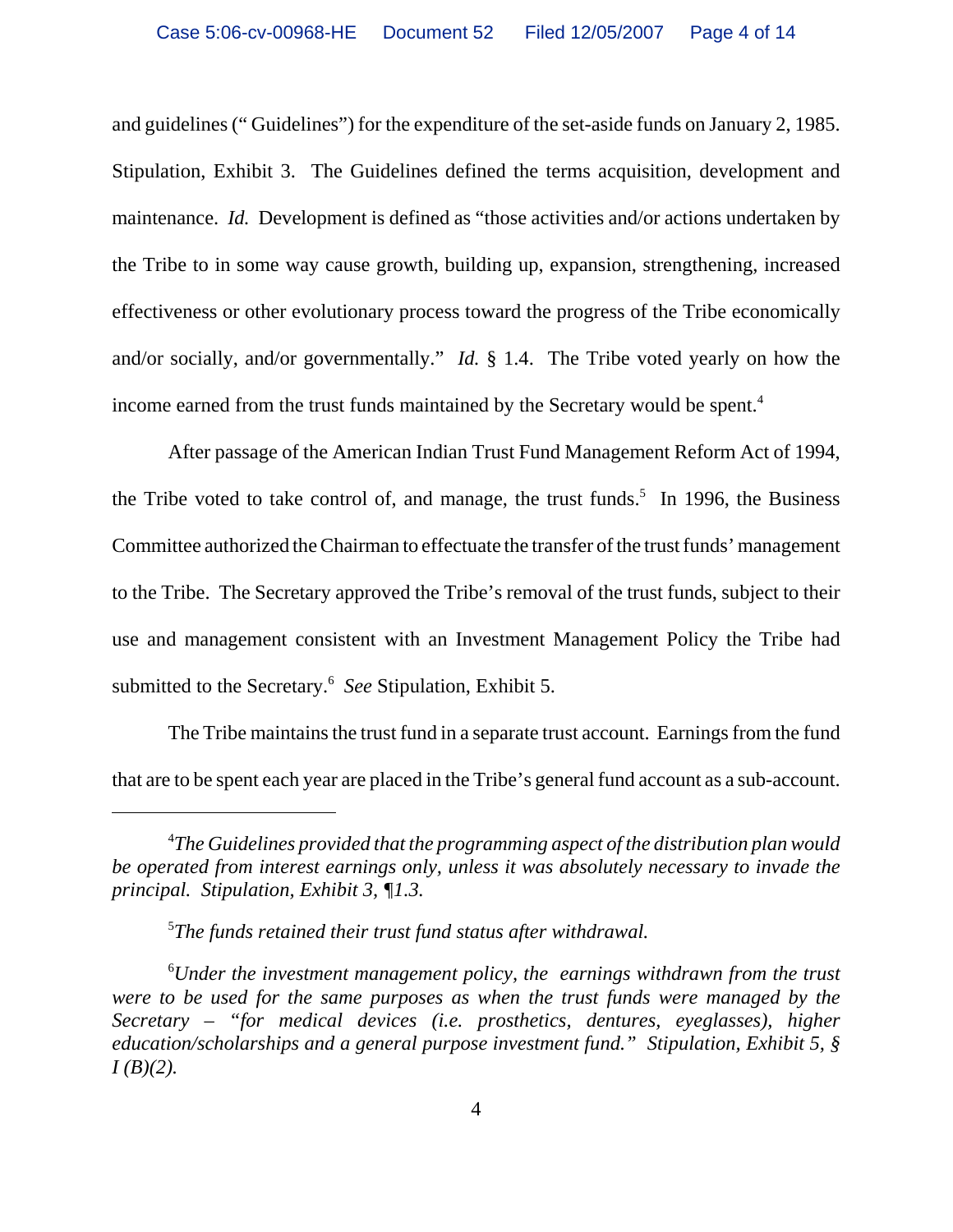The Business Committee determines how the earnings are spent, subject to the approval of the Tribe. Stipulation, Exhibit 1, Article 5,  $\S$  3, Exhibit 5,  $\S$  X. The principal is not to be invaded and earnings not included in the Tribe's budget become part of the fund's principal. The Secretary requires that the trust funds be audited yearly by an independent auditor.

Sometime after 1992, Barrett became aware of certain rulings of the IRS, including Revenue Ruling  $59-354$ .<sup>7</sup> He concluded, in 1996, that he could be paid from earnings accrued from the Tribe's trust fund and that such income would be nontaxable. Barrett suggested to the Business Committee that he be paid from the trust fund and contacted the Tribe's accounting department, informing it that the Business Committee had decided that he would be paid from the sub-account in the General Fund. That account held amounts earned from the trust fund monies that had been budgeted for the Tribe's use. Barrett directed the accounting department not to withhold taxes from his compensation and not to issue him a W-2 form.

 In 2001, the plaintiffs did not include in their reported income the sum of \$48,057.64 that Barrett was paid out of the trust fund earnings for the work he performed as Chairman of the Tribe.<sup>8</sup> The IRS subsequently determined that compensation to be taxable income and

<sup>7</sup> *Revenue Ruling 59-354 determined that compensation for the duties performed by elected tribal council members should be excluded from the definition of 'wages' for purposes of a tribe's obligations as to FICA, FUTA, and income tax withholding. See Doxtator v. Comm'r,,89 TCM (CCH) 1270, 2005 WL 1163978 (2005). The significance of the ruling is discussed subsequently.*

<sup>8</sup> *For the 2001tax year, the plaintiffs reported an adjusted gross income of \$789,495.00 and a total tax liability of \$266,013.00, which was paid in full.*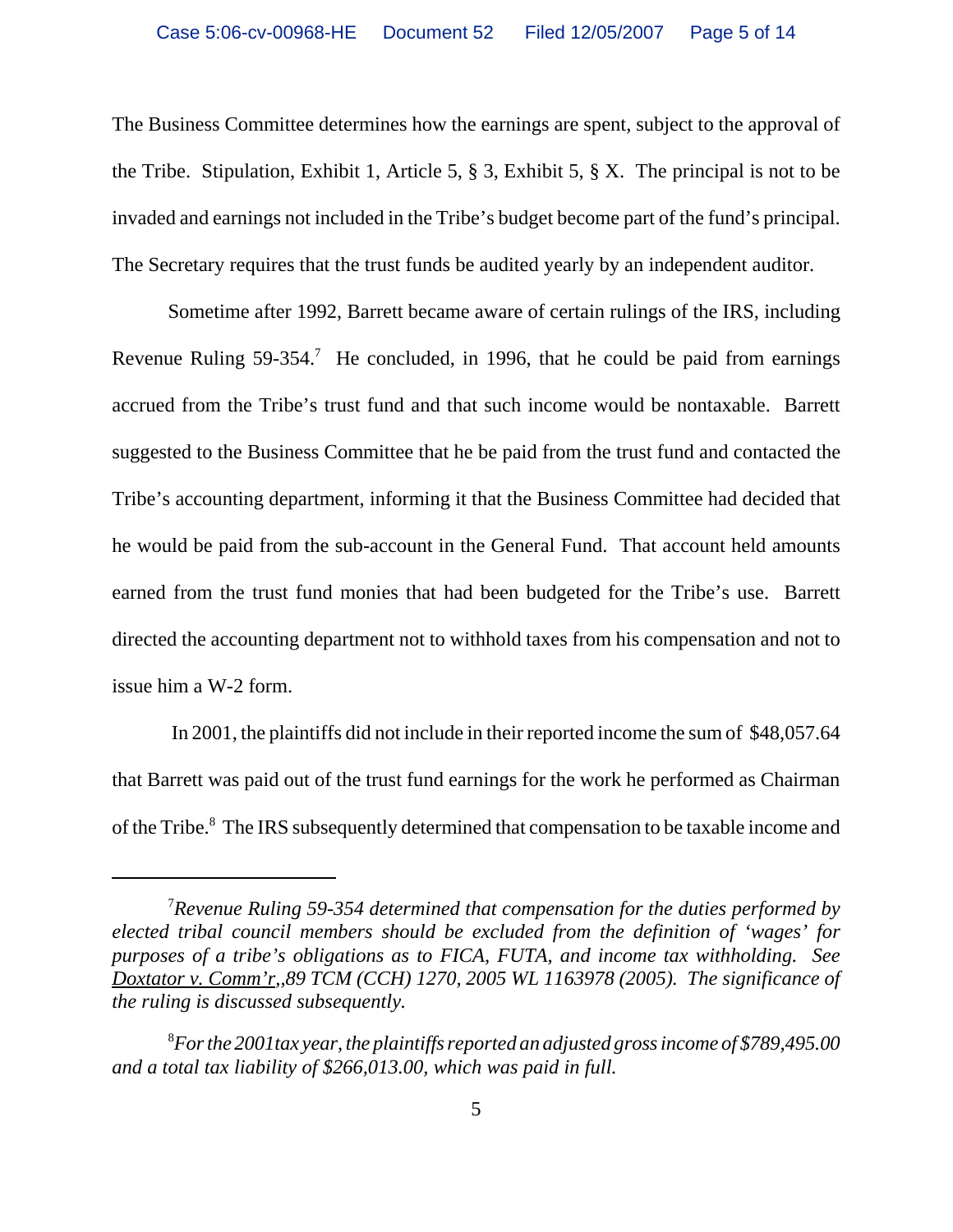issued a Notice of Deficiency on June 16, 2005. The IRS assessed additional income taxes in the amount of \$19,355.00, a penalty of \$3,871.00, and accrued interest in the amount of \$2,552.47 against the plaintiffs. The plaintiffs paid these amounts, plus an additional sum which was applied as an overpayment to their 2004 tax year. The plaintiffs requested a refund of the amounts paid that related to the Barrett's compensation as Chairman. The IRS denied the refund claim in full and the plaintiffs filed this lawsuit.

## Discussion

The case presents two issues: whether the compensation Barrett received in the year 2001, as the Tribe's Chairman, is taxable income to him and, if so, whether the plaintiffs are liable for the penalty assessed pursuant to 26 U.S.C. § 6662. While the plaintiffs acknowledge that American Indians, as U.S. citizens, generally are subject to the federal income tax, they claim the compensation is not taxable income because the source of the funds used to pay Barrett was trust fund monies previously awarded by the Indian Claims Commission to the Tribe. The plaintiffs assert that those funds "have been impressed with tax exemption to their recipients," and "[t]he"Tribe, as a governmental act, has made the conscious decision to pay the Chairman from these funds." Plaintiffs' motion, p. 2.

 The compensation Barrett received is taxable income "unless an exemption is created by treaty or statute." Allen v. Comm'r, 91 TCM (CCH) 673, 2006 WL 177408, at \*2 (2006), *aff'd,* 204 Fed.Appx. 564 (7th Cir. 2006); *see also* Squire v. Capoeman, 351 U.S. 1 (1956). Plaintiffs assert that because the 1983 Plan specified that none of the funds "made available under this plan for programming shall be subject to Federal or State income taxes," Congress,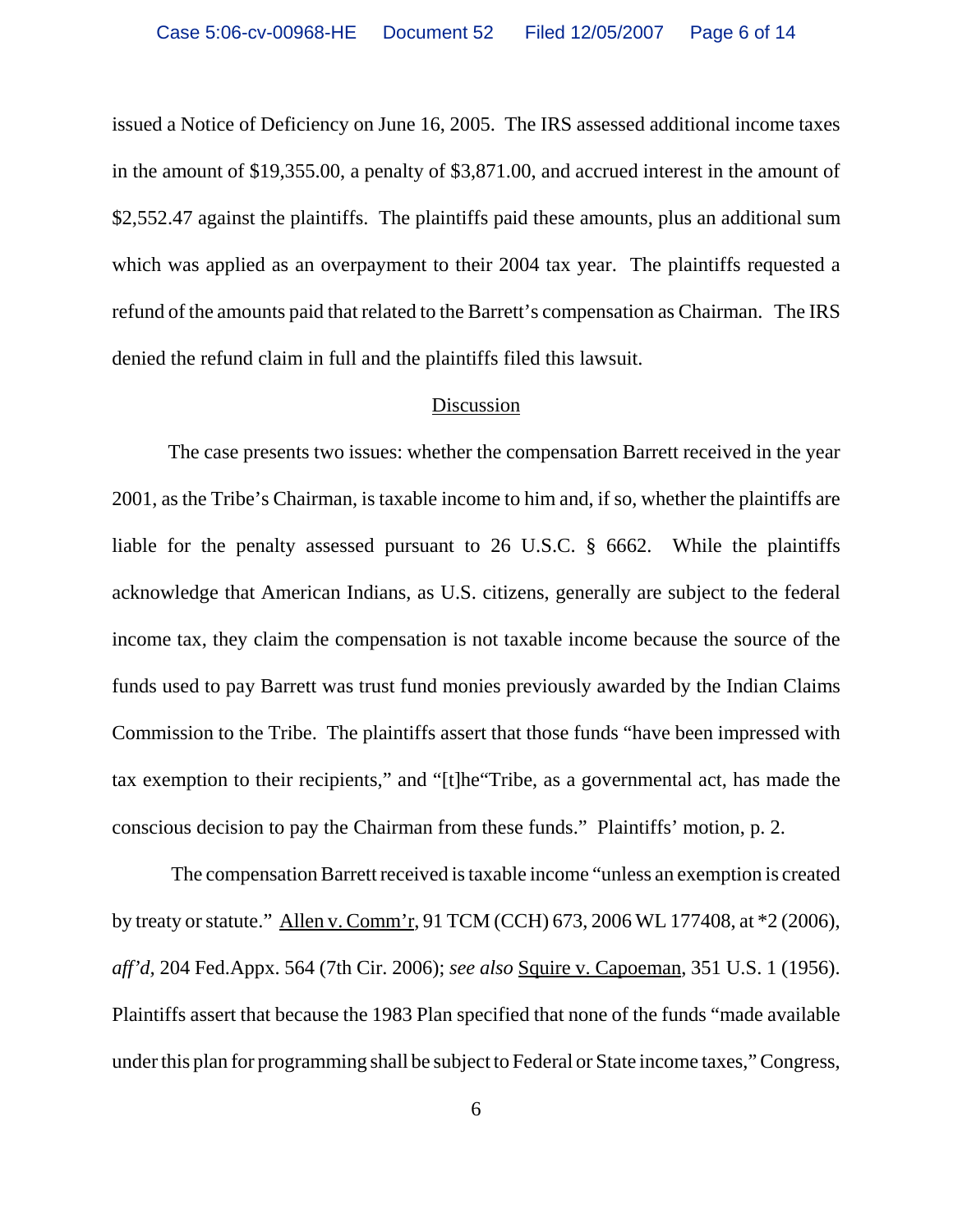by approving the Plan,<sup>9</sup> exempted funds paid for programming from taxation. They claim that the compensation Barrett received fell within the 1985 Guideline's definition of "development," which definition was "carried forward under the Investment Management Policy to the current funds held by the Tribe ...." *See* plaintiffs' motion, pp. 19-20; Plaintiffs' statement of undisputed material facts, ¶20.10

While Congress, by its inaction, approved the 1983 Plan, there is no evidence that it also approved the Guidelines. The Guidelines, through its definitions of pertinent terms, could not expand the income exemption created by Congress. The 1983 Plan is consistent with the Indian Tribal Judgment Funds Use or Distribution Act, 25 U.S.C. §§1401-1408, which provides that "[n]one of the funds which  $-(1)$  are distributed per capita or held in trust pursuant to a plan approved under the provisions of this chapter, ... including all interest and investment income accrued thereon while such funds are so held in trust, shall be subject to federal or State income taxes ...." 25 U.S.C. § 1407. The programming expenditures contemplated in the Plan are the Tribe's purchase of assets and investments to be held in trust for the Tribe. *See* 48 FR 40567 § 5(d) ("The funds for the programing aspect (30%) shall be

<sup>9</sup> *A distribution plan became effective unless, within sixty days after its submission to Congress, a joint resolution was enacted disapproving it.*

<sup>10</sup>*Citing Barrett's affidavit, the plaintiffs contend that "[u]nder the Investment Management Policy, the purposes and uses for the expenditure of the earnings withdrawn from the trust pursuant to the annual budget approved by the electorate remained the same as those in effect during the trust management tenure of the Secretary of the Interior." Plaintiff's motion, Statement of Undisputed Material Facts, ¶20. The defendant disagrees. See defendant's response, pp. 1-2.*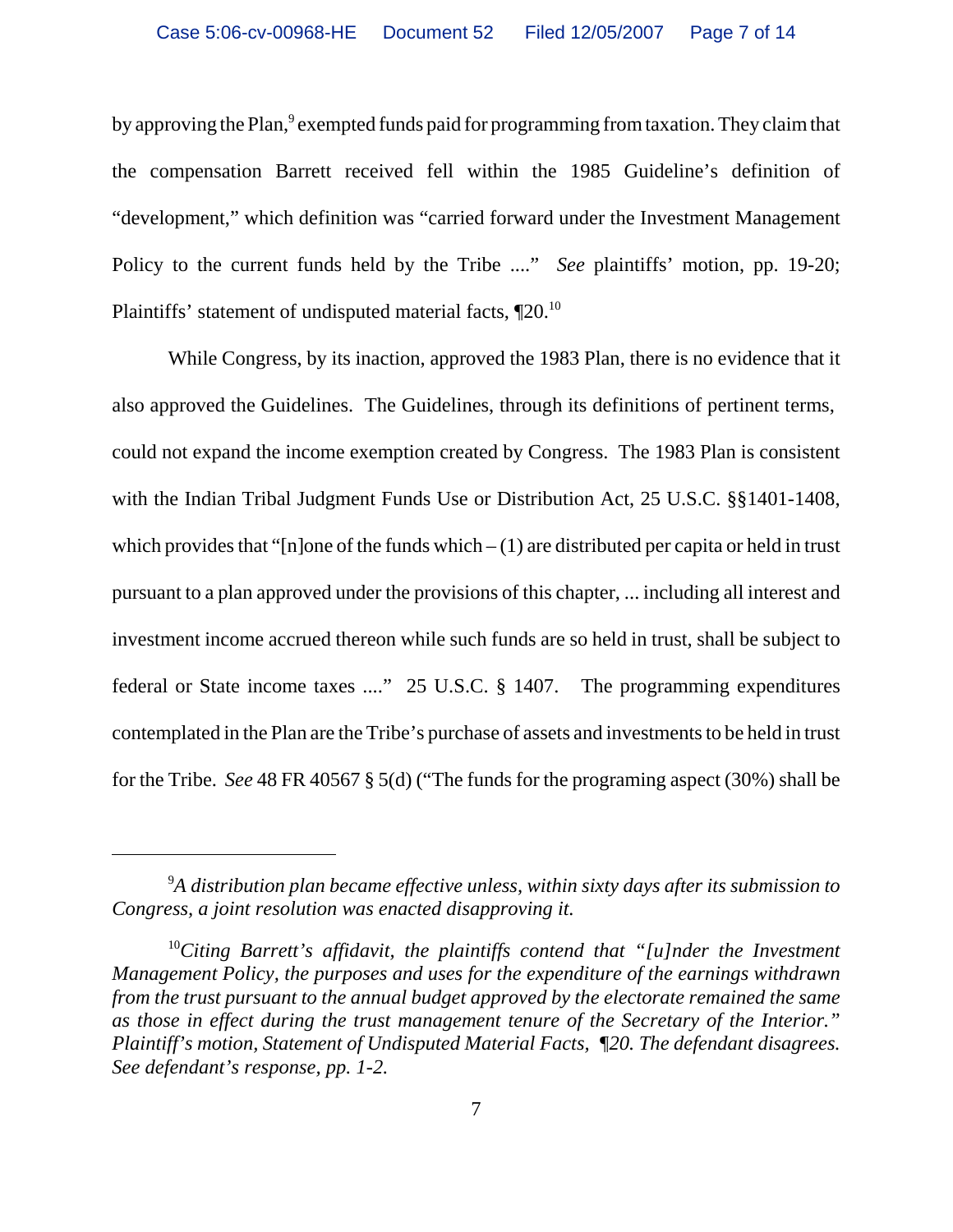utilized in a Ten-Year Tribal Acquisition, Development, and Maintenance Plan. The 10-year plan shall include the acquisition of additional lands to build upon the tribal land base, the development of the tribe's assets and to provide for the maintenance and care of the tribal property ...."). Compensation paid to Barrett ceased to be held in trust by the Tribe at the point it was so paid and, in any event, was not a "programming expenditure" as that term is used in the 1983 Plan.

Even if the monies Barrett received could conceivably be considered as an exempt expenditure under the 1983 Plan, the court agrees with the defendant that the Plan and the accompanying Guidelines pertain only to the Tribe's use of the funds in conjunction with its "Ten-Year Tribal Acquisition, Development, and Maintenance Plan," and do not apply to any distributions after the 1983 Plan expired. The Investment Management Policy, which governed the disbursement of trust fund earnings in 2001, neither refers to the 1983 Plan<sup>11</sup> or the Guidelines nor incorporates any of their provisions or definitions.<sup>12</sup> Nothing in that document indicates an intent to exempt wage disbursements from taxation or to include the

<sup>&</sup>lt;sup>11</sup>The 10-year Plan is mentioned in Exhibit C to the Investment Management Policy, *with respect to amounts projected to be withdrawn from the Tribe's investment trust.*

<sup>&</sup>lt;sup>12</sup>As the plaintiffs assert in their reply brief, the Investment Management Policy did *state that "[t]he purpose and use of the earnings form the Investment Accounts, will continue to be consistent with the original claims settlements ...." Stipulation, Exhibit 5, p.2. Significantly, the plaintiffs omit the rest of the statement: "to wit: for medical devices (i.e. prosthetics, dentures, eyeglasses), higher education/scholarships and a general purpose investment fund." Id. In any event, the present dispute is over the taxability of the funds, not the propriety of the purpose and use of them.*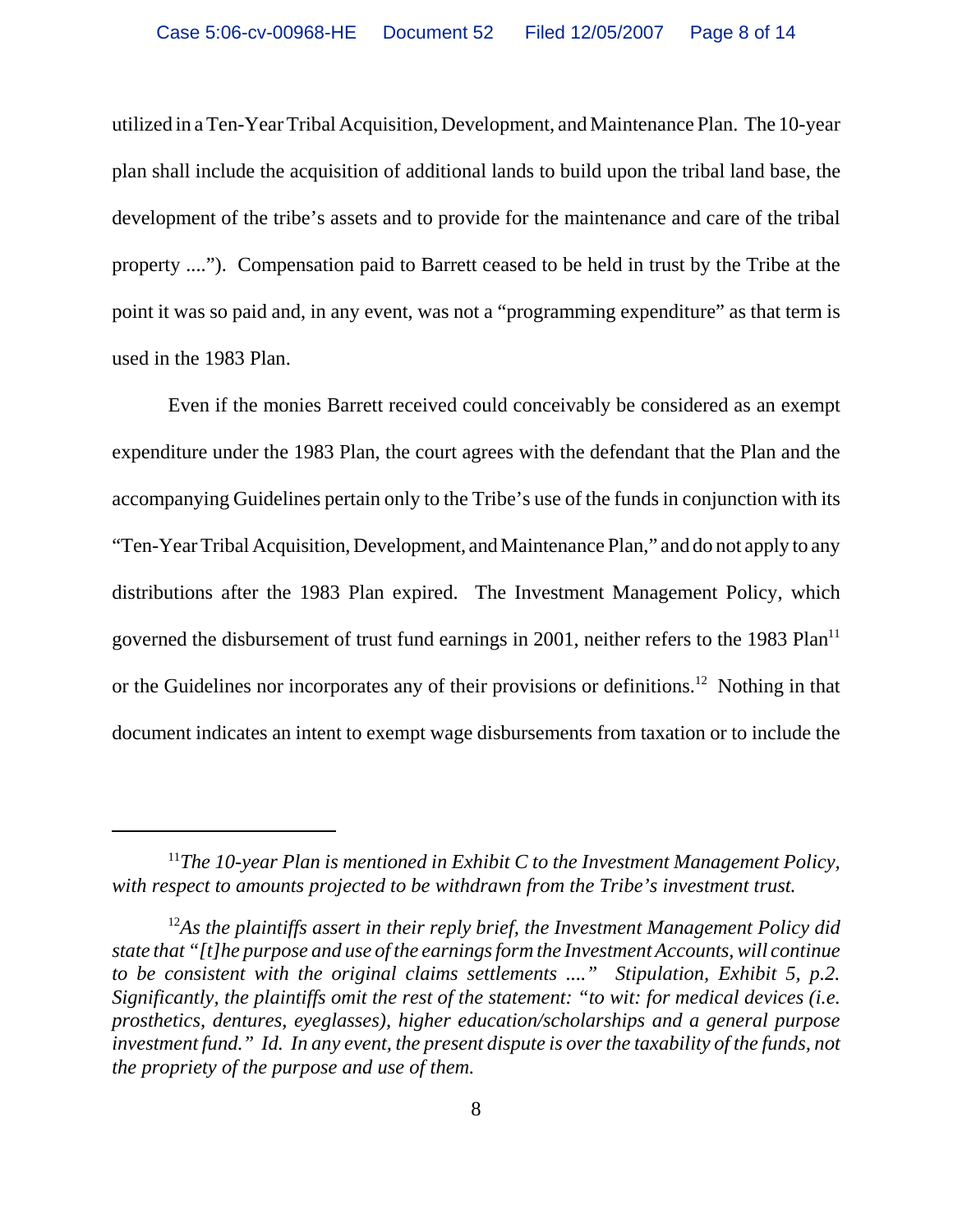broad definition of "development" on which the plaintiffs rely.13

The plaintiffs cite no other basis for their claimed tax exemption and cite no authority that supports their argument that Barrett's compensation was nontaxable income. Case authority is to the contrary. Courts have repeatedly held that amounts received by an Indian for services performed as a member of a tribal council are taxable, even if the monies "had their origin in funds which were held in trust by the Government and which were derived for the most part directly from tribal lands held in trust by the Government for the benefit of the respective tribes." Hoptowit v. Comm'r, 78 T.C. 137, 146-48 (1982), *aff'd*, 709 F.2d 564 (9th Cir. 1983); *see* Comm'r v. Walker, 326 F.2d 261 (9th Cir. 1964). *See generally* Mescalero Apache Tribe v. Jones, 411 U.S. 145, 156 (1973) ("Absent a 'definitely expressed' exemption, an Indian's royalty income from Indian oil lands is subject to the federal income tax although the source of the income may be exempt from tax."). As the defendant notes, if the plaintiffs are correct, then any employee of the plaintiffs' Tribe or one of the other Potawatomi tribes listed on the 1983 Plan, who provides services benefitting their tribe, could claim their wages to be tax exempt if they were paid from the same source of funds.

In its motion, defendant asserts that plaintiffs rely on a 1959 revenue ruling, Rev.Rul.

<sup>13</sup>*Having reached this conclusion, it is unnecessary to address the government's argument that the exemption in the 1983 Plan was "a federal agency exemption ... valid only to the extent of the authority of the Secretary of the Interior." Defendant's response, pp. 5- 6.*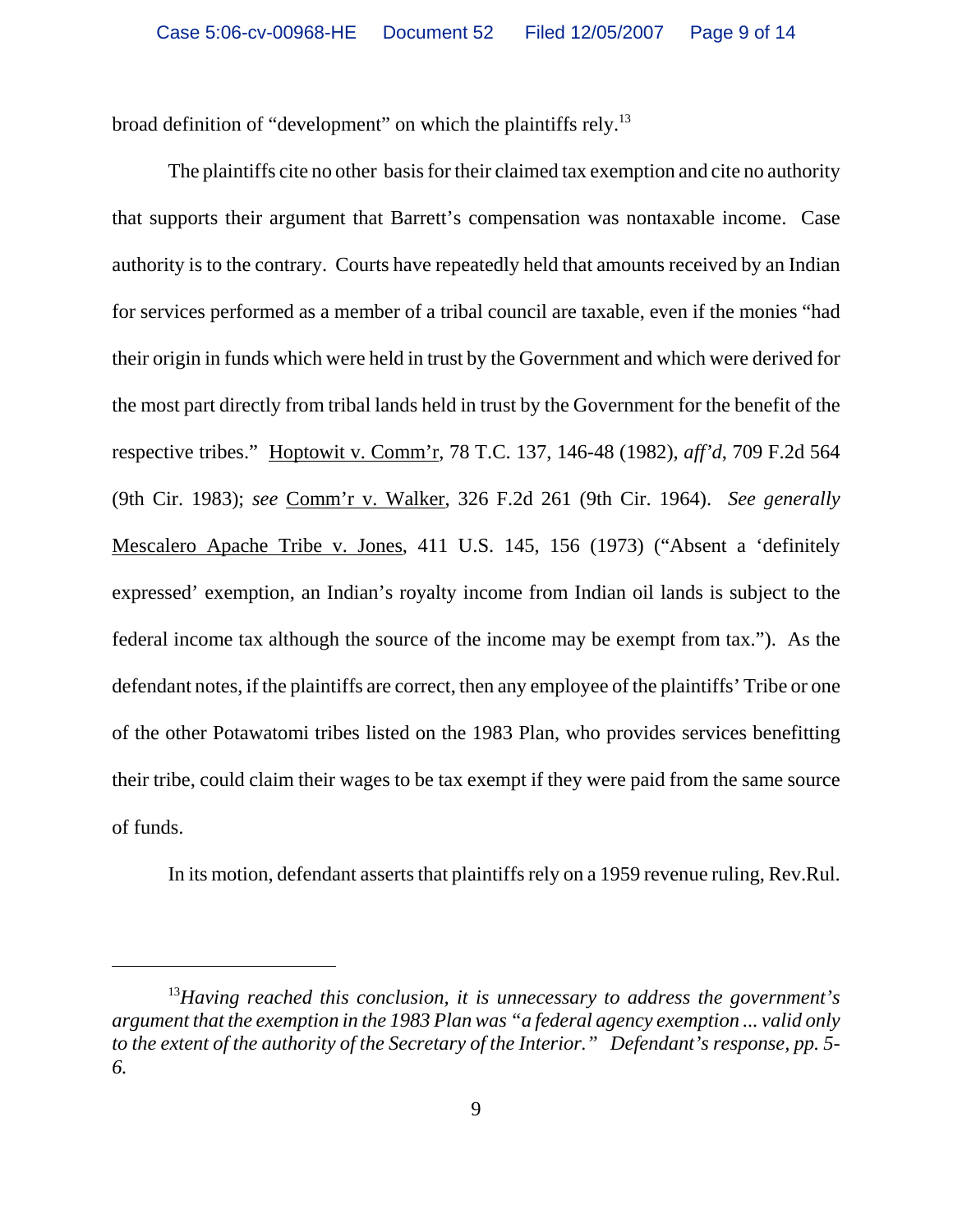59-384,<sup>14</sup> Internal Revenue Manual § 4.88.1.6.3.1,<sup>15</sup> and other statutes and treaties to support their position of no tax liability. These authorities, while cited as the bases for the plaintiffs' refund claim (Exhibit 4 to defendant's motion, Attachment to Form 1040X, plaintiffs' Amended Federal Income Tax Return), were not relied on or discussed by the plaintiffs in their summary judgment motion and supporting brief. The plaintiffs did address them, in part, in their response to the defendant's motion, but these authorities do not exempt Barrett's compensation from taxation.

 Due to the absence of an exemption "based upon clearly expressed language in a statute or treaty, Doxtator v. Comm'r, 89 TCM (CCH) 1270, 2005 WL 1163978, \*4 (2005), the undisputed facts establish that the \$48,057.64 Barrett received as compensation from the Tribe was taxable income.

The remaining issue is whether the plaintiffs have set out sufficient evidence to create a material fact question as to the propriety of the accuracy-related penalty under 28 U.S.C. Sec. 6662. A penalty is warranted if a taxpayer's underpayment of tax is attributable to:

<sup>14</sup>*The plaintiffs state that they rely on Revenue Ruling 59-354 only for its recognition that income can be tax exempt if an exemption is created by a statute or treaty. The ruling pertains to the Indian tribes' liability for FICA and FUTA taxes. See Rev.Rul. 59-354. It "excludes compensation for the duties performed by elected tribal council members from the definition of 'wages' for the purposes of FICA, FUTA, and income tax withholding," but "does not exempt [Barrett]'s income from tax." Allen, 2006 WL 177408, at \*3.*

<sup>&</sup>lt;sup>15</sup>The plaintiffs state that "[t]he Barretts' reference to the Internal Revenue Manual *is applicable, but irrelevant." Plaintiffs' response, p. 10.*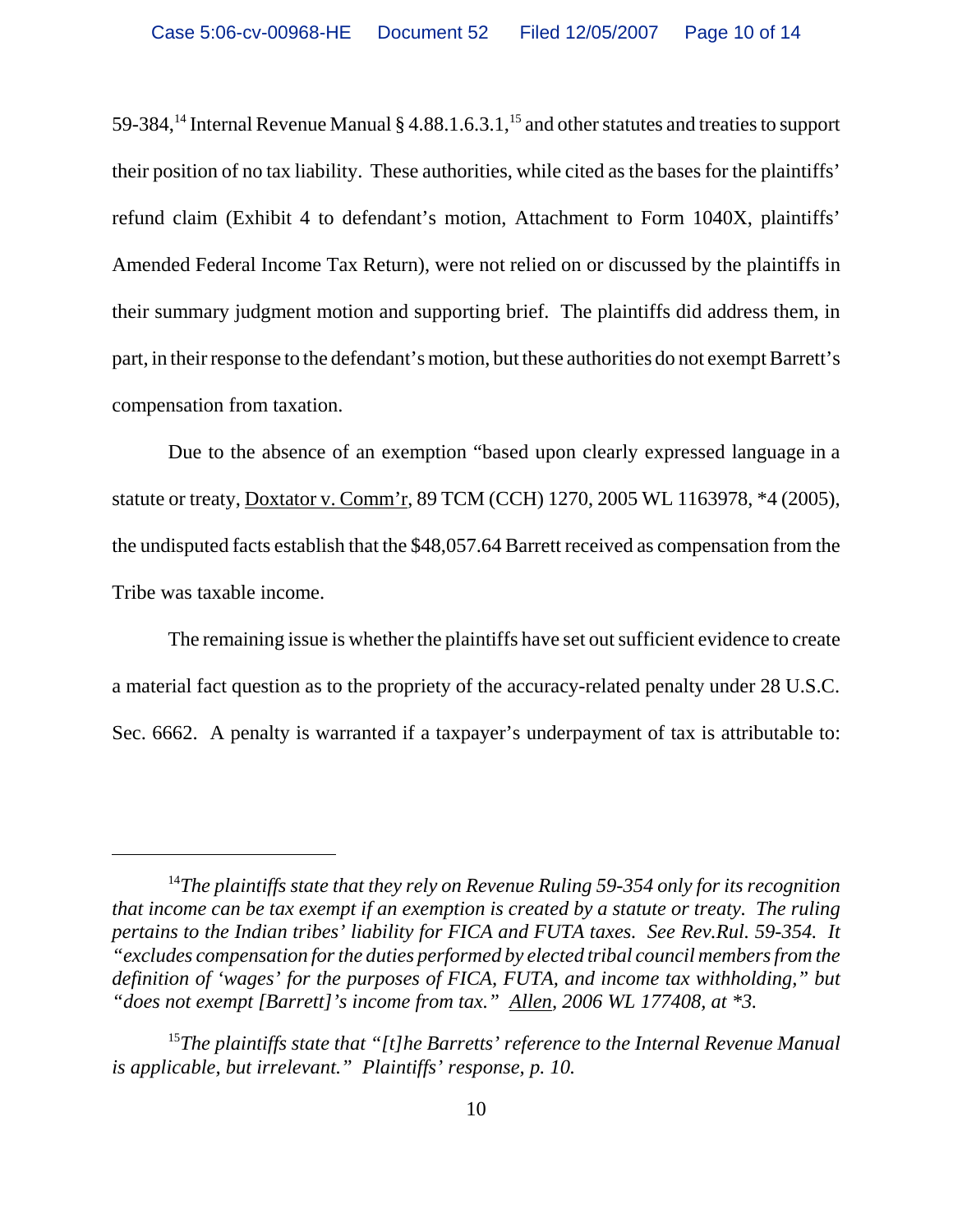"[n]egligence or disregard of rules or regulations."16 26 U.S.C. § 6662(b). "[N]egligence includes any failure to make a reasonable attempt to comply with the provisions of this title, and the term 'disregard' includes any careless, reckless, or intentional disregard." 26 U.S.C. § 6662(c). A penalty is not imposed under § 6662 "with respect to any portion of an underpayment if it is shown that there was a reasonable cause for such portion and that the taxpayer acted in good faith with respect to such portion." 26 U.S.C.  $\S$  6664(c)(1). The taxpayer must demonstrate both reasonable cause for the underpayment and that he acted in good faith. Van Scoten v. Comm'r, 439 F.3d 1243, 1259 (10th Cir.2006) ("Section 6664(c) of the Tax Code provides an exception to § 6662(a)'s addition to tax for any portion of an underpayment if the taxpayer can show that there was a reasonable cause for, and the taxpayer acted in good faith with respect to, that portion.").

Plaintiffs assert that if they underpaid their taxes for the 2001 tax year, they had reasonable cause for the underpayment and acted at all times in good faith. They claim that it is not just Barrett's position that his income is tax-exempt, but also that of the Tribe. Their actions were not hidden, the plaintiffs assert, as the Business Committee approved the payment from the trust funds and both the auditor of the Tribe's records and the Tribe's accounting department were aware of the Tribe and Barrett's position that the compensation was not subject to Federal income tax. The plaintiffs argue that their situation is akin to that

<sup>16</sup>*A penalty also can be imposed for "[a]ny substantial understatement of income tax," but the defendant seeks imposition of the penalty based solely on the taxpayers' asserted negligence or disregard.*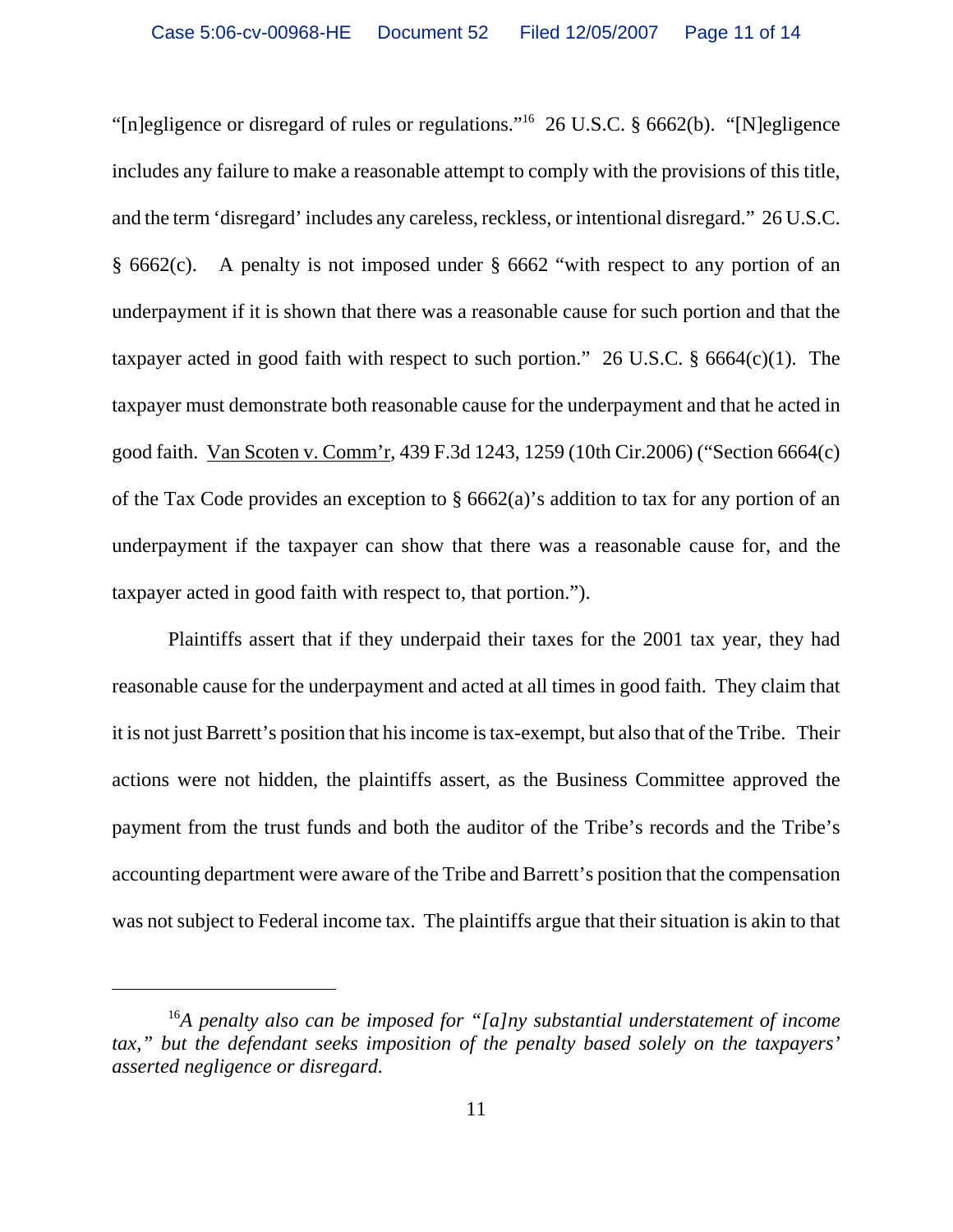of the plaintiffs in Lazore v. Comm'r, 11 F.3d 1180 (3d Cir. 1993), where the taxpayers claimed they were exempt from tax based on several treaties and the Constitution.

The defendant argues that not only did the plaintiffs make no effort to determine their proper tax liability, they took affirmative steps to prevent the IRS from determining the tax owed by preventing the Tribe from issuing Forms W-2 or 1099.17 The defendant contends that Lazore is inapposite as here the plaintiffs cite no authority to support their position that Barrett's income was exempt from taxation and no evidence, other than Barrett's affidavit, to demonstrate the Tribe's belief that his compensation was nontaxable.

"The determination of whether a taxpayer acted with reasonable cause and in good faith is made on a case-by-case basis, taking into account all pertinent facts and circumstances." Treas. Reg. § 1.6664-4(b)(1). "Reasonable cause and good faith might be indicated by 'an honest misunderstanding of fact or law that is reasonable in light of the experience, knowledge, and education of the taxpayer.'" Van Scoten, 439 F.3d at 1259 (quoting Treas. Reg.  $\S 1.6664-4(b)(1)$ ). "Generally, the most important factor is the extent of the taxpayer's effort to assess the taxpayer's proper tax liability." Treas. Reg. § 1.6664-  $4(b)(1)$ .

If the present motion turned only on the issue of the plaintiffs' subjective good faith, the court would likely conclude that sufficient evidence has been presented to create a fact

<sup>17</sup>*The plaintiffs respond that while disclosure may affect the penalty imposed there is no obligation to disclose "the relevant facts affecting the item's tax treatment." 26 U.S.C. §6662(d)(2)(B)(ii)(I). As plaintiffs' good faith or its absence is not determinative of the present motion, it is unnecessary to resolve the issue here.*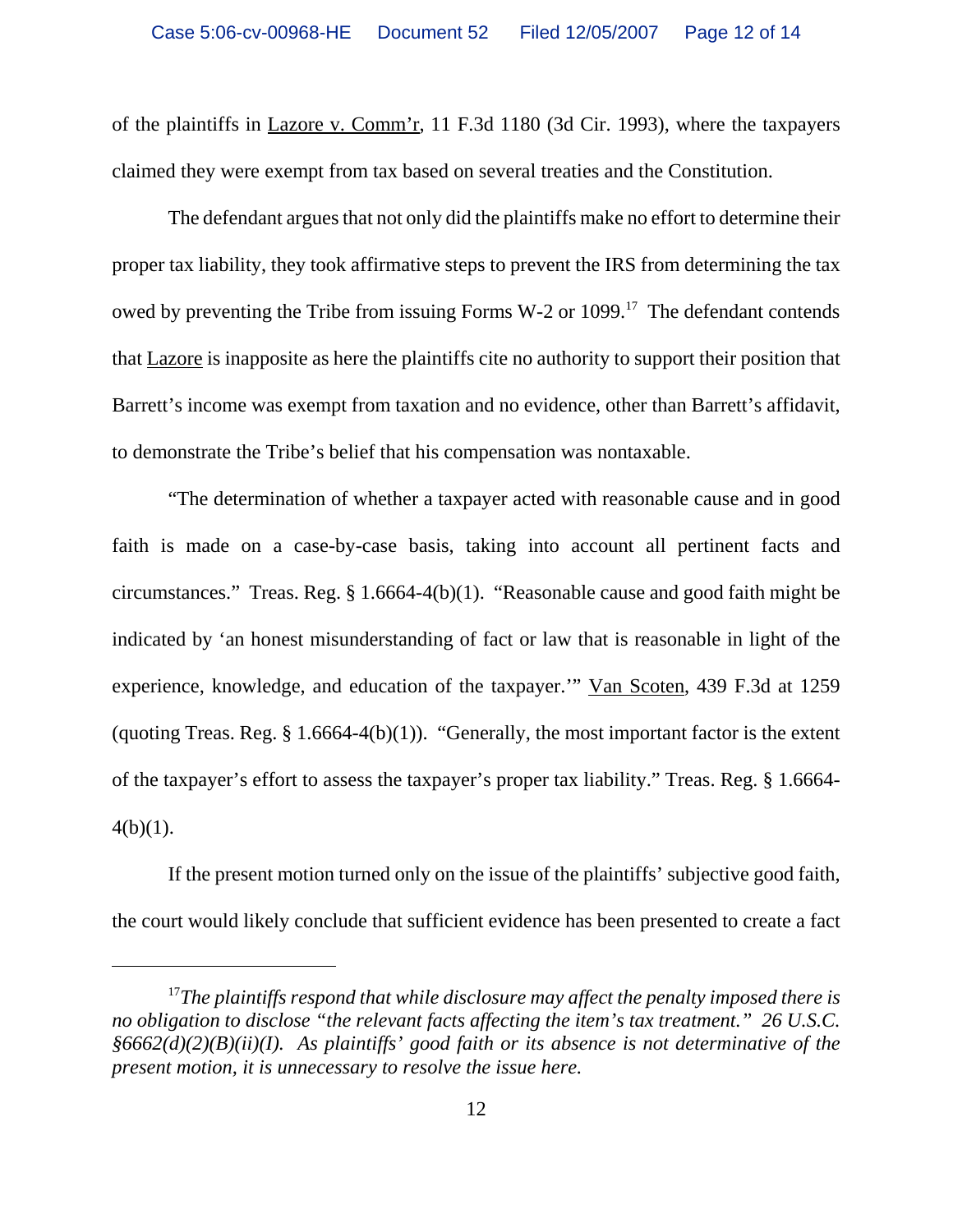question as to that issue.18 However, as noted above, the taxpayer's determination must have been in good faith and with "reasonable cause." The latter standard is an objective one and the question hence becomes whether plaintiffs have presented sufficient evidence, under the standards applicable to summary judgments, to create a material question of fact as to the objective reasonableness of the position they took as to the taxability of the disputed income. The court concludes they have not.

The only authority to which the plaintiffs point in justifying the reasonableness of their filing was their reading of Revenue Ruling 59-384, particularly its reference to income potentially being exempt due to treaties or statutes, and their reading of the various statutes and plans adopted pursuant to them.<sup>19</sup> However, the referenced revenue ruling clearly points out the general principles of law applicable in this area: that payments to tribal members are includable in the member's gross income unless an exemption "derive[s] plainly" from a statute or treaty.<sup>20</sup> The relatively convoluted argument upon which the plaintiffs rely to trace their theory of non-taxability cannot be said to be "plain" by any stretch. Not only is it contrary to general principles of taxability of payments to tribal members, but it also

<sup>18</sup>*Although plaintiffs' submissions do not reflect the usual actions or circumstances as would evidence good faith, such as upfront disclosure of their position to the IRS, reliance on the advice of an attorney or tax professional, or reliance on some other authority supporting their position, Mr. Barrett's affidavit as to his own subjective understanding of the law would likely have been sufficient to create a fact question as to good faith.*

<sup>19</sup>*Stipulation, ¶ 37.*

<sup>20</sup>*See also, Squire v. Capoeman, 351 U.S. at 6: "We also agree that, to be valid, exemptions to tax laws should be clearly expressed."*